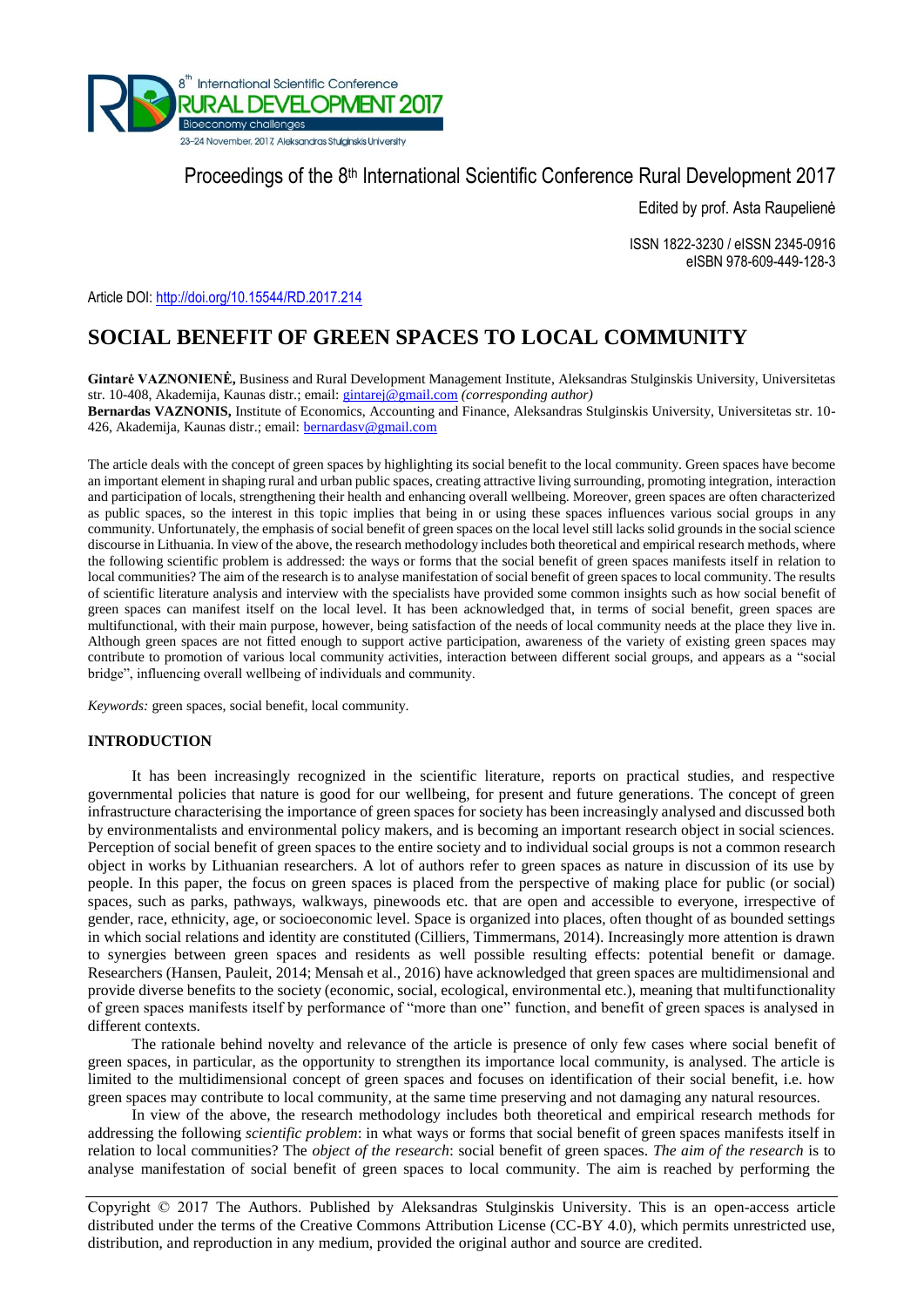following *research tasks*: 1) to disclose the concept of green space and its benefit; 2) to substantiate social benefit of green spaces to local community.

The article is divided into several sections and given as follows: first, theoretical description of green spaces is provided by adopting different scientific approaches to its benefit; second, research methodology is presented; finally, the research results are disclosed.

## **THEORETICAL BACKGROUND**

#### **Conceptualisation of green spaces and their social benefit**

The concept of green spaces is multidimensional. Definition of green spaces in different sciences depends on researchers' goals, activities, and areas of interest. Green spaces are often viewed as being identical to elements of sustainable environment (environmental protection), ecology, aspects of ecosystems, where the greatest attention is given to rational use and preservation of natural resources. In order to build more extensive understanding of what green spaces are and what they cover, various researchers' insights on definitions of green spaces should be analysed.

The concept of green space, whether connected or not, should be seen as providing facilities or services for the people who live amongst it (Forest Research, 2010). Green space refers to the green places that provide specific function to communities. It recognises the environmentally beneficial role that green spaces may offer, as well as the social, economic and psychological or health benefits (Cilliers, 2015). According to Swanwick et al. (2003) and Mensah et al. (2016), green spaces cover soft land surfaces and can take the form of a liner feature (e.g. trees along transport routes), semi-natural (wetlands, woodland), functional (allotments, churchyards, school grounds), and amenity (parks and gardens) features. Hence, this means that both green and grey spaces together constitute urban or rural open spaces, with those having public access classified as public open spaces. Green spaces are also called public spaces which are regarded as democratic because everybody can use them: places that, rhetorically at least, allow "community" to exist and flourish (Communication..., 2013). As presented in Figure 1, green spaces are also natural or semi-natural (created by man) elements (The Multifunctionality..., 2012; Natural environment..., 2014) related to people's mundane lives: parks, streets, garden squares, yards, pine forests, forests, walking trails, natural monuments, playgrounds, architectural structural, etc. Green spaces differ only in terms their use or functions attributed to them; however, all green spaces have been noticed to share fairly common characteristics.



Figure 1. Theoretical examples and features (characteristics) of green spaces (made by authors)

In the view of the above, green spaces may even represent a network of various natural spaces which can be used for satisfaction of human needs and their activities. They obviously not only shape the living surroundings, encourage fostering of the surrounding nature, but also demonstrate the goods, services that could be generated from green spaces. The presented definitions reveal that a human, community and entire society perform a particular role and are responsible for use and preservation of natural resources. On the other hand, green spaces obviously are a part of human's mundane life, and use of green spaces is not always given due credit, as these are the surroundings people live in, use, etc.

In the scientific literature and various practical studies (Benedict, McMahon, 2006; Green infrastructure..., 2011), green spaces have been noted to potentially provide various benefits applicable to different contexts: economic benefits, social benefits, environmental benefits, land regeneration benefits, hydrological benefits, and ecological benefits. In terms of use of green spaces for environmental, economic, social goals, it has been observed that green spaces should be accessible and used on an individual level, as well as community, regional, national or international levels. Findings of the studies mentioned above emphasize mutual benefit for green spaces and people that manifests itself in fostering and preservation of ecosystems. In view of the variety of approaches towards green spaces, green space value could be claimed to be quite complex and significant in different contexts.

When analysing social benefit of green spaces, it is important to understand how it manifests itself. It has been acknowledged in the scientific literature (The Value…, 2010; M'Ikiugu et al., 2012) that social benefit of green spaces is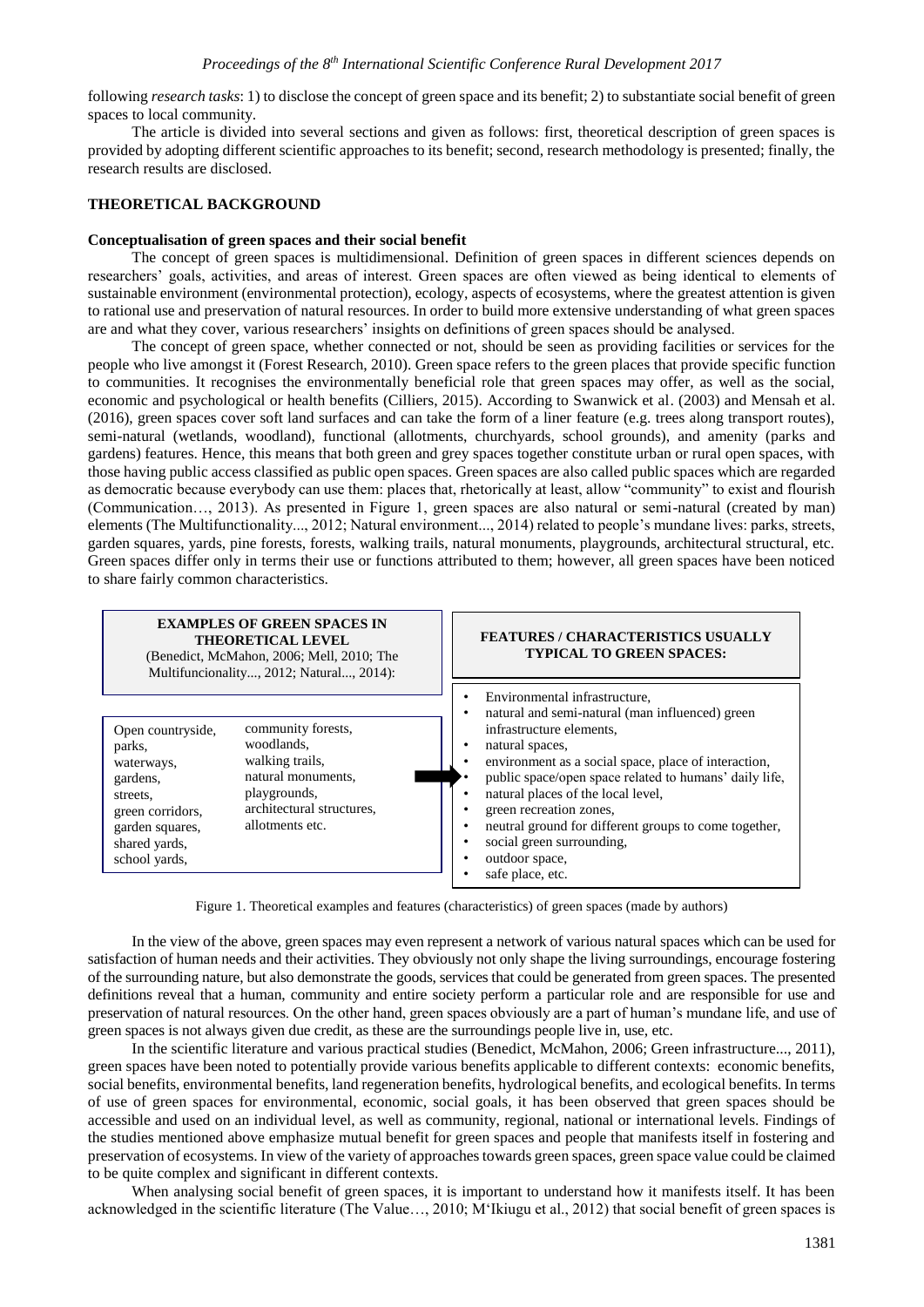primarily related to addressing various human needs. Green spaces form preconditions for satisfaction of not only primary, but also secondary needs related to human self-expression, assurance of participation, enhancement of the sense of fullyfledged member of society. A multitude of scientific studies based on green spaces allow to identify their social benefit to local community referred to in the scientific literature the most frequently (Table 1).

Besides the main social benefit to local community that is referred to the most frequently and highlighted in the Table, certain authors (Benedict, McMahon, 2006; M'Ikiugu et. al., 2012; Kramer, 2014) elaborate the benefit even more:

- proper use of green spaces creates conditions for promotion of employment within the community;
- helps form an attractive living environment;
- promotes environmental wellbeing;
- environmental education by promoting learning about nature through education, pupil excursions, cooperation between researchers in the area of green spaces;
- promotion of recreational, outdoor activities (promotion of outdoor sports, walking, horseback riding, relaxation);
- fostering of cultural and historic heritage among different generations of residents;
- creation of an aesthetic image;
- public infrastructure cost reduction (e.g., restriction of vehicle traffic by replacing it with pedestrian traffic);
- possibility to breathe fresh air and have access to proper drinking water;
- promotion of rural-urban integration relations;
- increase in real estate value;
- promotion of tourism, etc.

Table 1. Theoretical approaches to social benefit of green spaces (made by authors)

| Expression<br>of social<br>benefit<br>Authors | $\sigma$<br>Improve<br>health | of stress and<br>emotions<br>negative<br>Reduce | wellbeing<br>Enhance | social<br>interaction<br>Enhance | cognition of<br>Education<br>through<br>nature | Promote<br>physical<br>activity | social inclusion<br>Stimulates | Attractiveness<br>of living area | Responsibility<br>environment<br>to the | Place planning<br>shaping |
|-----------------------------------------------|-------------------------------|-------------------------------------------------|----------------------|----------------------------------|------------------------------------------------|---------------------------------|--------------------------------|----------------------------------|-----------------------------------------|---------------------------|
| Cornell et al.<br>(2001)                      |                               |                                                 |                      | $+$                              | $+$                                            | $^{+}$                          | $+$                            |                                  |                                         |                           |
| Galloway<br>(2006)                            |                               |                                                 | $+$                  | $+$                              | $^{+}$                                         |                                 | $+$                            |                                  |                                         |                           |
| Cutter-<br>MacKenzie<br>(2009)                |                               |                                                 |                      | $+$                              | $+$                                            |                                 | $+$                            |                                  |                                         |                           |
| Fan et al.<br>(2011)                          |                               | $+$                                             |                      | $^{+}$                           |                                                | $^{+}$                          |                                |                                  |                                         |                           |
| Mwendwa,<br>Giliba (2012)                     | $+$                           | $+$                                             | $+$                  | $+$                              |                                                |                                 | $^{+}$                         |                                  |                                         |                           |
| Cilliers,<br>Timmermans<br>(2014)             |                               |                                                 |                      |                                  |                                                |                                 |                                | $^{+}$                           |                                         | $^{+}$                    |
| Kemperman,<br>Timmermans<br>(2014)            | $+$                           |                                                 | $+$                  | $+$                              |                                                |                                 | $+$                            |                                  | $^{+}$                                  | $+$                       |
| Mensah et al.<br>(2016)                       | $+$                           | $^{+}$                                          | $+$                  | $+$                              |                                                |                                 |                                |                                  |                                         |                           |
| Artmann et<br>al. (2017)                      | $^{+}$                        |                                                 |                      | $+$                              | $+$                                            |                                 | $+$                            | $+$                              | $^{+}$                                  | $\! +$                    |

It should be noted that although social benefit of green spaces is multidimensional and implies more than one level, its main purpose is to satisfy human needs at places they live in and ensure the possibility of access to green spaces. For example, in case of the youth, green spaces become the place where young people can strengthen their status of members of local community through various activities, develop their social, cognitive abilities, strengthen their health; in case of the elderly, green spaces raise the demand for calmer public spaces, where people could socialize, have a walk, etc. According to Cilliers (2015), green spaces are often perceived as a luxury, especially in rural areas that are usually in need of basic services and characterized by housing needs. Various forms of social benefit of green spaces appear differently to local communities. It depends on the kind of green spaces present in living territory, how community views, uses and protects these existing open spaces. To summarize the social aspect of green spaces, people can be claimed to be primarily responsible for preservation of green spaces through cohesive engagement of community members, participation of different generations in the joint activity by making use of the benefit provided by green spaces. It is also important to understand that local community members will be able to make use of the benefits provided by green spaces, only if they are the first to contribute to fostering of their surroundings. This principle of protecting and enhancing nature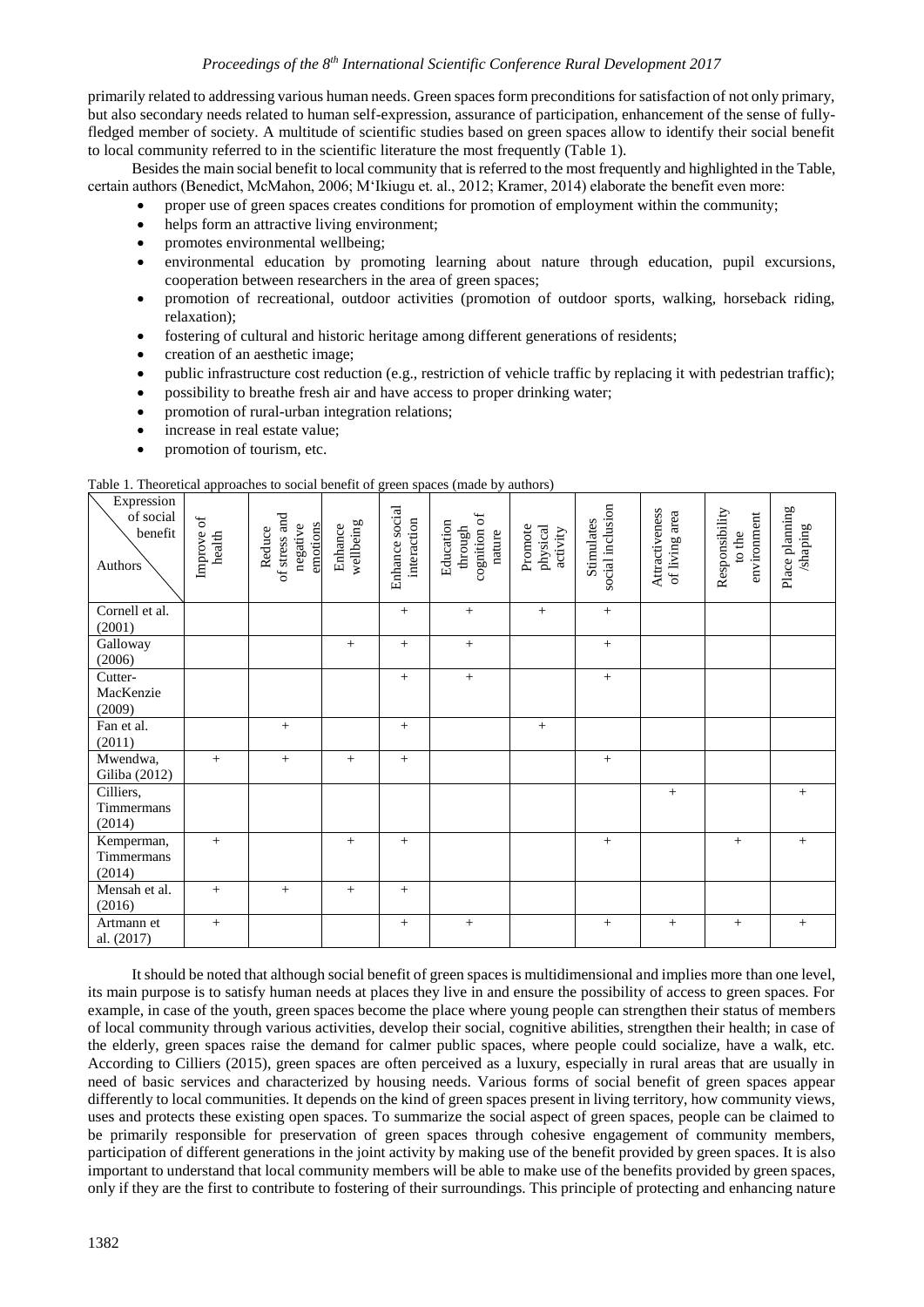and its natural processes, and the benefit that human society receives from nature, should be consciously integrated into spatial planning and territorial development of rural or urban areas.

#### **RESEARCH METHODOLOGY**

Mixed methodological approach has been applied for implementation of the research, where both theoretical and empirical research methods have been used. Theoretical background of the research is focused on analysis and synthesis of scientific literature and reports of practical studies, abstraction and comparative methods. Theoretical insights about social benefit of green spaces to local community have been substantiated using the results from semi-structured interview. This method has been used with the purpose to identify how specialists understand and characterise the functions of green spaces for local people, and place-based approaches have been integrated. The criteria for selecting the specialists are the following: a) activity/interests are close to nature/environment; b) persons are enrolled directly and quite often in the interaction with local community (mainly working with the youth); c) they work with different social groups of the community. Accordingly, 12 specialists (teachers, healthcare specialist, social educator, specialist from Kuršėnai state forest, sports trainer, etc.), who have agreed to take part in the research, have been selected according to the mentioned criteria. Specialists shared their knowledge and opinion on how green places influence/or could influence local community.

The semi-structured interview protocol is an instrument designed by the authors of this paper according to the authors dealing with the analysed topic as referred to above. 17 questions including identification of the green spaces used by young people and the entire community, questions asking to detail the social functions of green spaces, and questions revealing specialists' attitude towards the effect of green spaces on community wellbeing were asked. At the beginning of interview, the informants (totally 12 and encoded by S1,….S12) were introduced to the definition of green space in order for them to have general understanding about the topic. The interview was implemented in June 2017.

The territory covered by the research includes two elderships (Kuršėnai rural and urban elderships), where urban eldership is surrounded with green spaces of a rural eldership. Although the research territory is rich with green places (or natural nature, public spaces) for local community, they still are used insufficiently. They largely function as nature, but not really as an instrument or factor for the wellbeing of community. The results are presented in the subsequent section.

## **RESEARCH RESULTS**

During the interview, general situation of green spaces was discussed with the specialists in mentioned elderships. It is worth noting that their perception about the kinds of green spaces that are important to local community was almost the same. Differences appeared when they emphasized what kind of green spaces were the most important to particular social groups. According to the specialists, young generation need green spaces (playgrounds, stadium, yards etc. – this was expressed by 6 specialists) where they could have active time. Another important aspect was absence of any new, modern, attractive green spaces in the described areas – this was the most significant problem referred to in all the interviews. In terms of older members of community, almost all specialists pointed at such green spaces as pinewood, park and riverside, but, again, the need to fit these natural open spaces for community use was emphasized. Following general identification of used green spaces of local community, it was interesting to find out how specialists described social benefit (or functions) of local green spaces (Table 2) and how close their ideas were to different scientific approaches discussed above.

| Social benefit             | <b>Effect to community</b>                                                | Number of                     |
|----------------------------|---------------------------------------------------------------------------|-------------------------------|
|                            |                                                                           | specialists' answers          |
| • Activation of different  | By implementation of various forms of leisure activities typical to       |                               |
| groups in the community    | separate social groups                                                    |                               |
| • Sports activities        | Help relax, being outside is a form of leisure, walking, clear your mind, | 5                             |
|                            | fulfil with positive energy, reduce negative feelings etc.                |                               |
| • Environmental protection | Improvement of the air, cleaning of nature, raises human responsibility   | 4                             |
|                            | to the nature                                                             |                               |
| $\bullet$ Enhancing        | Being and socialising with others – strengthening relations between       | 11                            |
| communication/social       | parents and children (strengthening family relations), being among peer   |                               |
| interaction, social        | groups, different generations, meetings young mothers, newcomers, etc.    |                               |
| integration                |                                                                           |                               |
| • Cognition of nature      | Becoming acquainted with fauna and flora; education through cognition     | $\mathfrak{D}_{\mathfrak{p}}$ |
| • Health improvement (both | Improvement of physical and mental health, reduce stress                  | 5                             |
| physical and mental)       |                                                                           |                               |
| • Aesthetic                | Has effect on formation of public spaces, local area image, signals areas | 4                             |
|                            | that need improvement for the local government                            |                               |
| • Negative approach        | Not enough spaces; poorly equipped spaces; no playgrounds for             |                               |
|                            | children, no lighting                                                     |                               |

Table 2. Specialists' perception about social benefit of green spaces to local community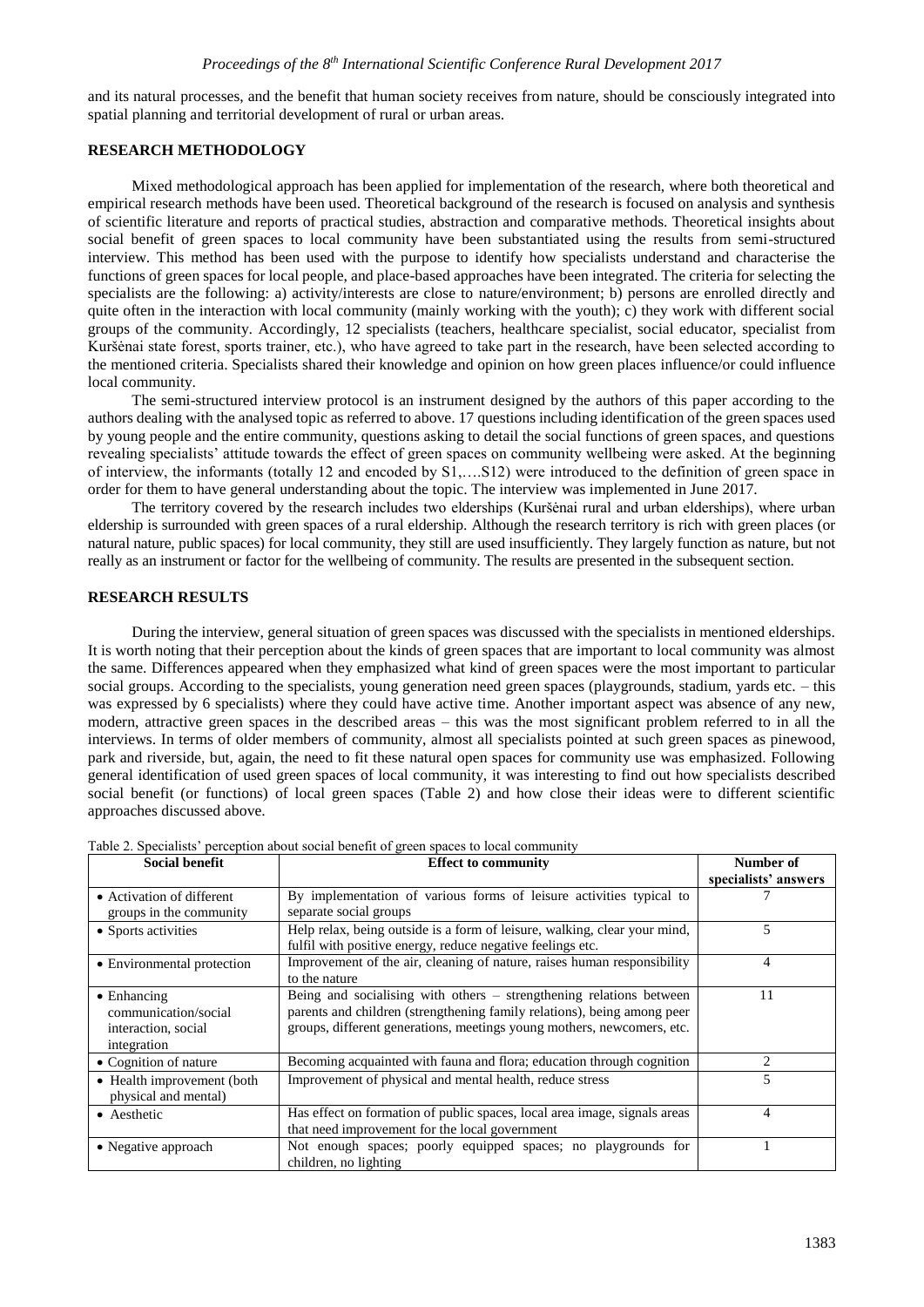## *Proceedings of the 8th International Scientific Conference Rural Development 2017*

As suggested by the Table above, specialists demonstrated quite different attitudes towards the social benefit of green spaces they identified in the analysed elderships. They fully agreed that the biggest positive aspect was that Kuršėnai rural and urban elderships had a truly large number of open green spaces. The majority have acknowledged that interconnection between urban and rural areas is direct in terms of movement of the locals. This is primarily related to the situation where some children from rural eldership use education services in urban eldership. Second, older people travel to their jobs by foot, etc. It also cannot be neglected that facilitation of social interaction, inclusion in the community have different benefits on mental health and on different kinds of people, who usually cannot come along or may not normally agree to come together in other kinds of spaces. In this respect, there were only few individual bad opinions of the existing situation of green places, or the specialists had doubts about the long-lasting effect of green spaces. In general, it could be stated that social connectedness promoted by green spaces enables individuals to develop the sense of belonging and good interpersonal relationships with others that supports social wellbeing, which is one of the domains of quality of life.

Though green spaces have been found to provide various social benefit, the specialists' attitude towards the effect of green spaces on wellbeing of the local community and, separately, of the youth, has also been determined (Table 2). As suggested by the Table, specialists' opinions have shown that youth is just one social group in that community; however, green spaces have positive meaning to almost all groups. In their answers, most of the specialists (8 from 12) directly mentioned positive approach towards being in green spaces.

| Table 2. Specialists attitude to now green spaces affect local community and youth wellbeing |                                                               |  |                                                             |  |  |  |
|----------------------------------------------------------------------------------------------|---------------------------------------------------------------|--|-------------------------------------------------------------|--|--|--|
| How does being in green spaces affect <i>community</i> wellbeing?                            |                                                               |  | How does being in green spaces affect youth WB?             |  |  |  |
|                                                                                              | Improves wellbeing through their better behavior (S1)         |  | It makes youth happier/ become more happy (S1, S3)          |  |  |  |
|                                                                                              | Better/closer relations have impact on community wellbeing    |  | It helps to reduce stress, relax, become calm (S2)          |  |  |  |
|                                                                                              | (S2)                                                          |  | Certainly it has just positive effect (S4, S5, S6, S9, S10) |  |  |  |
|                                                                                              | Extremely good effect of being in green spaces (S3)           |  | It boosts with good minds and positive emotions (S7)        |  |  |  |
|                                                                                              | It has a long-lasting effect for the future health (S4)       |  | Surely much more better than sitting nearby computer or     |  |  |  |
|                                                                                              | Certainly positive affect on wellbeing (S5, S6, S7)           |  | using other IT $(S8)$                                       |  |  |  |
|                                                                                              | I believe being in green spaces has only positive things (S8) |  | They become more friendly, helpful to others, what raises   |  |  |  |
|                                                                                              |                                                               |  | their selfesteem, respect to other human $(S1, S2, S7, S9)$ |  |  |  |

Table 2. Specialists' attitude to how green spaces affect local community and youth wellbeing

It should also be noticed that bigger part of specialists have agreed that community wellbeing consists of various factors and being/using green spaces contributes to higher level of wellbeing. Only one specialist has pointed that green spaces sometimes can be used for damaging other wellbeing, e.g., when certain individuals commit crimes.

Results of the interview have demonstrated that specialists' attention is also drawn to consideration of how local government and other local actors perceive the importance of green public spaces to local community and sustainable development of nature. It has also been found that green infrastructure or green space planning needs to adopt a multiscale approach that involves not only individuals and local communities, but also various actors on the regional and state level. This idea was also tested and confirmed by several previous researchers (Cilliers, Timmermans, 2014; Artmann et al., 2017). Finally, as suggested by both the empirical research and certain foreign researchers (Fan et al., 2011; Hansen, Pauleit, 2014), the core principles of green infrastructure/green space planning are related to enhancing and maintaining green structure (as community integration, connectivity, multi-functionality) and governance processes (strategic approach, social inclusion, transdisciplinary).

#### **CONCLUSIONS AND DISCUSSION**

Green spaces conception refers to the different understanding of what is green place. The main attention is focused on environmentally beneficial role and functions of green spaces to particular area and local community. Social benefit of green spaces is multifunctional with their main purpose satisfaction of the needs of local community through various social activities, being and feeling good. It is obvious from the empirical research that although the forms of green spaces are not fitted enough to support active participation, awareness of the variety of existing green spaces may contribute to promotion of various local community activities, interaction between different social groups, and appears as a "social bridge", influencing overall wellbeing of individuals and community.

More practical approach suggests that various local community actors should be concerned with having attractable local green spaces, because it affects not only community living and their wellbeing, but also vitality of local area, social cohesion processes.

Discussion based on the analysed topic dislosed that social benefit of green spaces to local community is not deeply perceived. Even the results of specialists interview to the analysed problem was quite general, though their activities are related to nature, various activities implemented in green spaces.

### **REFERENCES**

- 1. Artmann, M., Bastian, O., Grunewald, K. 2017. Using the Concepts of Green Infrastructure and Ecosystem Services to Specify Leitbilder for Compact and Green Cities—The Example of the Landscape Plan of Dresden (Germany). *Sustainability*, Vol. 9, 198;<https://doi.org/10.3390/su9020198>
- 2. Benedict, M.A.; Mcmahon, E.T. 2006. *Green infrastructure: Linking landscapes and communities*. Island Press, Washington.